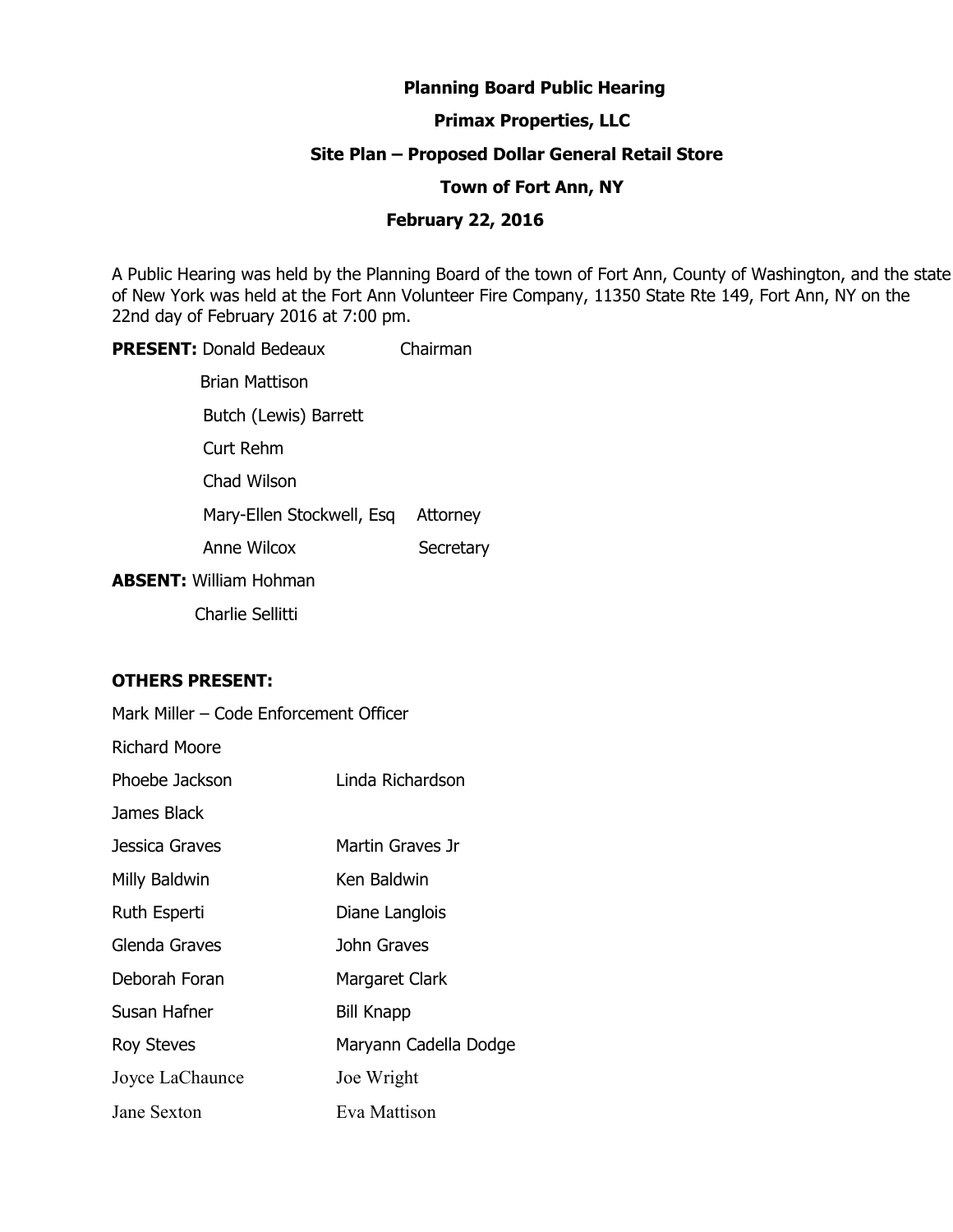| Gretchen Stark  | Maureen Barber                                   |
|-----------------|--------------------------------------------------|
| Margaret Clark  | Mary Taylor                                      |
| Andrew Winchell | Claudia Braymer, Caffry & Flower Attorney at Law |

Chris Boyea, P.E. – Bohler Engineering – Dollar General/Primax Properties, LLC – Site Plan Application.

# **OPEN PUBLIC HEARING:**

Chairman, Donald Bedeaux called the public hearing to order at 7:00 pm with a pledge of allegiance.

**Chris Boyea, P.E,Bohler Engineering,** presented a site plan application on behalf of Primax Properties, LLC.

Primax Properties, LLC is proposing the redevelopment of a 10+/ acre parcel located at 11350 State Rte. 149, Fort Ann, NY and build a 9100 +/ square foot retail store. This plan proposes the residential home and barn would be removed from the property to make room for the Dollar General Store.

The Retail store would be located approximately 112 feet away from the highway. The retail store would have 37 parking spaces to accommodate customers, for a store this size.

An aerial map was presented by Chris Boyea, P.E, Bohler Engineering. Also presented was a revised design of the building which included the addition of shutters, a gabled roof, also an example of the parking lot lighting was presented.

Comments from the public were heard by the board:

Pheobe Jackson – 29 Sunset Rd, asked Mr. Boyea how the Fort Ann Store will differ from the Schuylerville Dollar General Store? Ms. Jackson advised that store took over a year to work out the specifications etc. Mr. Boyea – The FA store size, and looks are a little different from the Schuylerville Store, the residents did have some comments and Primax Properties, LLC is working with them addressing those comments.

Claudia Braymer, Esq, Caffry and Flower Attorney at law – representing Andrew Winchell, who resides on Sunset Rd, across the street from the proposed Dollar General Store.

Ms. Braymer asked the board to "take a look at the application submitted by Primax Properties, LLC and compare that with what the town has outlined in the Site Plan Ordinance, and based on our review of that, it is our position that this should be disapproved because it does not meet the site plan review ordinance, it is lacking in proper vehicle access as the County Planning Board has already recommended to you. You should be looking at moving the access location to be directly across from Mountain View Dr. So in the current proposal it is not positioned to meet your ordinance. No traffic control was proposed, that I am aware of, nor I there any proposal for turning lanes into the facility or out of the facility or deceleration or accelerations especially coming down the hill from the West, people are going pretty fast at that location and there is not going to be any way for the traffic to slow down without turning lanes. Additionally, it is lacking any kind of pedestrian access, there are sidewalks proposed for this even though it is not that far from the edge of the village an could be walkable for people. One of our reasons why we think this is not an appropriate location, however, we understand there is no zoning in this particular town. To get to his argument about aesthetics and this being a reuse of the building, my point is, it is not a reuse of the building, this is not a reuse of the site, this plan is to demolish everything that is there, that does not show an Adirondack Style or something that is consistent with what is in the village right now. If they want to reuse the site, they should have redone the barn. Additionally, it does not meet the setback requirements, however, as there are no setback requirements. In the Community Plan it does talk about ensuring the buildings are setback far enough so that there is preservation of the views, the natural landscapes. This should be setback farther to be at least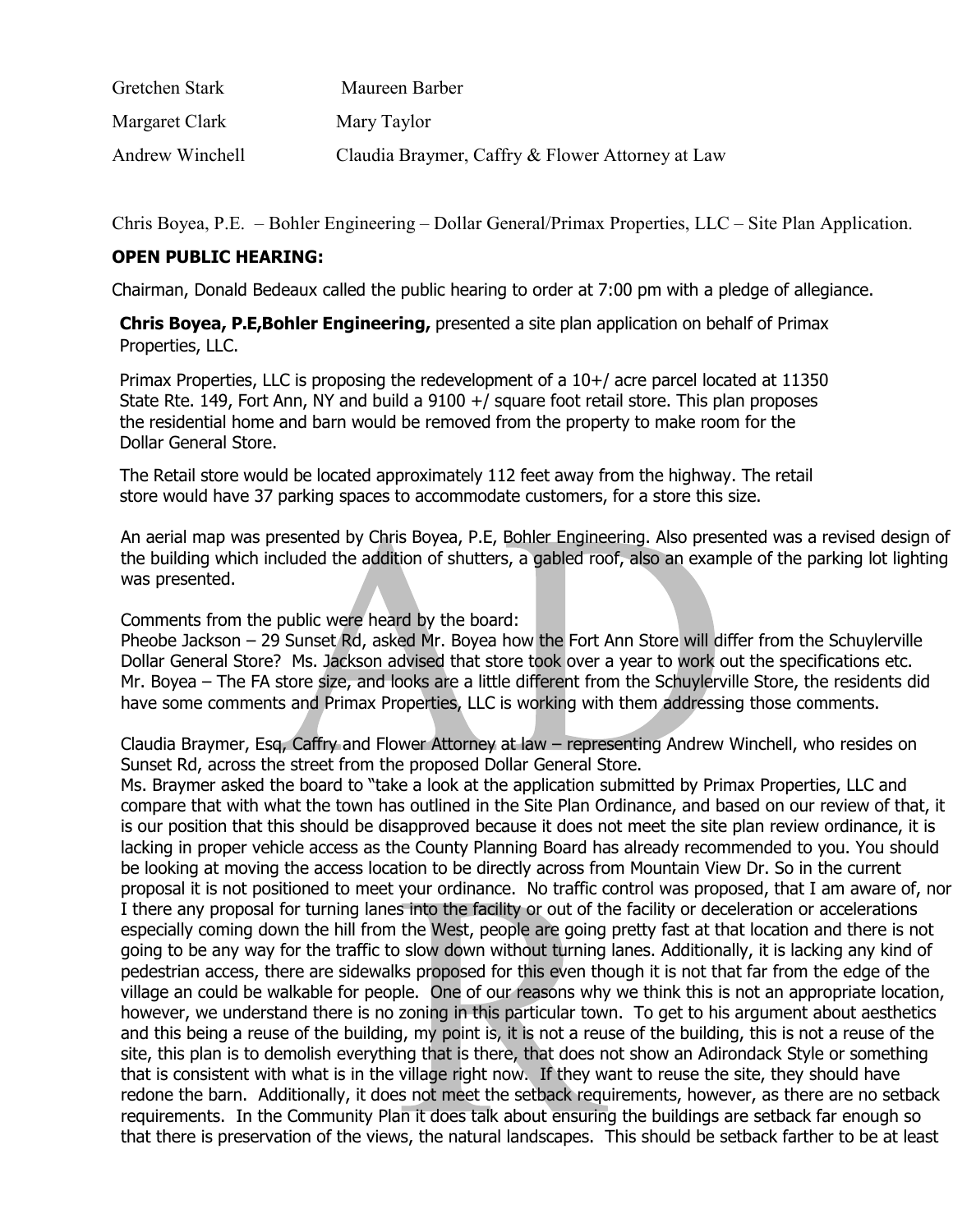as far back as the garage or the trucking facility. While he has some plans for landscaping they are not adequate to provide the same type of landscaping or view as what is there right now. Sod and grass is not the same as providing native plants and the evergreen trees that are on the site now.

In addition, looking at the potential significant traffic impact, and Environmental Impact Statement should be prepared for this site to make sure that everyone understands what the current traffic issues are and to be able to mitigate them if that is even possible and the County Planning Board also did recommend that you take a very close look at the traffic and in this situation an Environmental Impact Statement would be appropriate.

Finally, I just want to make one point about the proposal to give the Town the left over land they do not need, I think that this sounds like a way to avoid future taxes on the property parcel and I am not sure why the Planning Board would not have some sort of plan for a more recreational us o that additional land that they have been saying they don't need. The town should be able to reap some benefit from that. If they are going to dump it back on the town."

Written correspondence was submitted by Attorney Claudia Braymer, Attorney to Andrew Winchell, to the Town of Fort Ann Planning Board dated February 22, 2016 and is on file in the Town of Fort Ann Planning Board file.

Written correspondence was submitted by Andrew Winchell dated, February 22 2016 and is on file with the Town of Fort Ann Planning Board.

Maureen Barber, 37 Sunset Rd. - Is this the only site Dollar General looked at in Fort Ann? The Martindale property located across from the Super Stop is for sale and available.

Chris Boyea – Yes other properties were looked at, this is the property that has a signed contract on and is deemed feasible for this project.

Richard Burch, Deweys Bridge Rd – "I would think that the Planning Board would hire a parade, when a new business wants to come to town and hire  $10 - 12$  people and create jobs and create a place where folks could go and pick up needed items. Some people are concerned their taxes are going to be effected, in 10 years if the property does not sell, it will negatively affect your assessment. I think you people (Planning Board) should vote and let them get building."

Maureen Barber, 37 Sunset Rd – I don't think any of us at all object the company coming here. Suggested again the Martindale Property would have been a better choice for this project, and there would be no one objecting to this project.

Joe Wright, St. Rte 149 – If the guy that owns the Martindale property and his family were not asking such a high price for that property, it may have been considered for this project.

Jessica Graves, 7309 St. Rte  $4 - I$  just want to reiterate what I stated at the last meeting regarding the economic support this project would provide to the community. I am very impressed with the revised design. I travel all through Washington County and noticed that Fort Ann is one of the very few the only community that does not have some type of retail store type that people could go to. We are forgetting about those people who do not have transportation and seeing as how Fort Ann has no public transportation, it is hard for those people to travel to Hudson Falls or other surrounding towns to shop, it would be very convenient for these people to stay in Fort Ann and do their shopping. The board should come together and make a decision to bring Dollar General to Fort Ann.

Chris Boyea, P.E, stated to the board when you get a company like Dollar General and/or a national development, we started looking at this months and months ago, there is a lot of due diligence. We've hired professionals to go out and drill hole in the ground for GEOTECH, we've hired Wetland Investigation